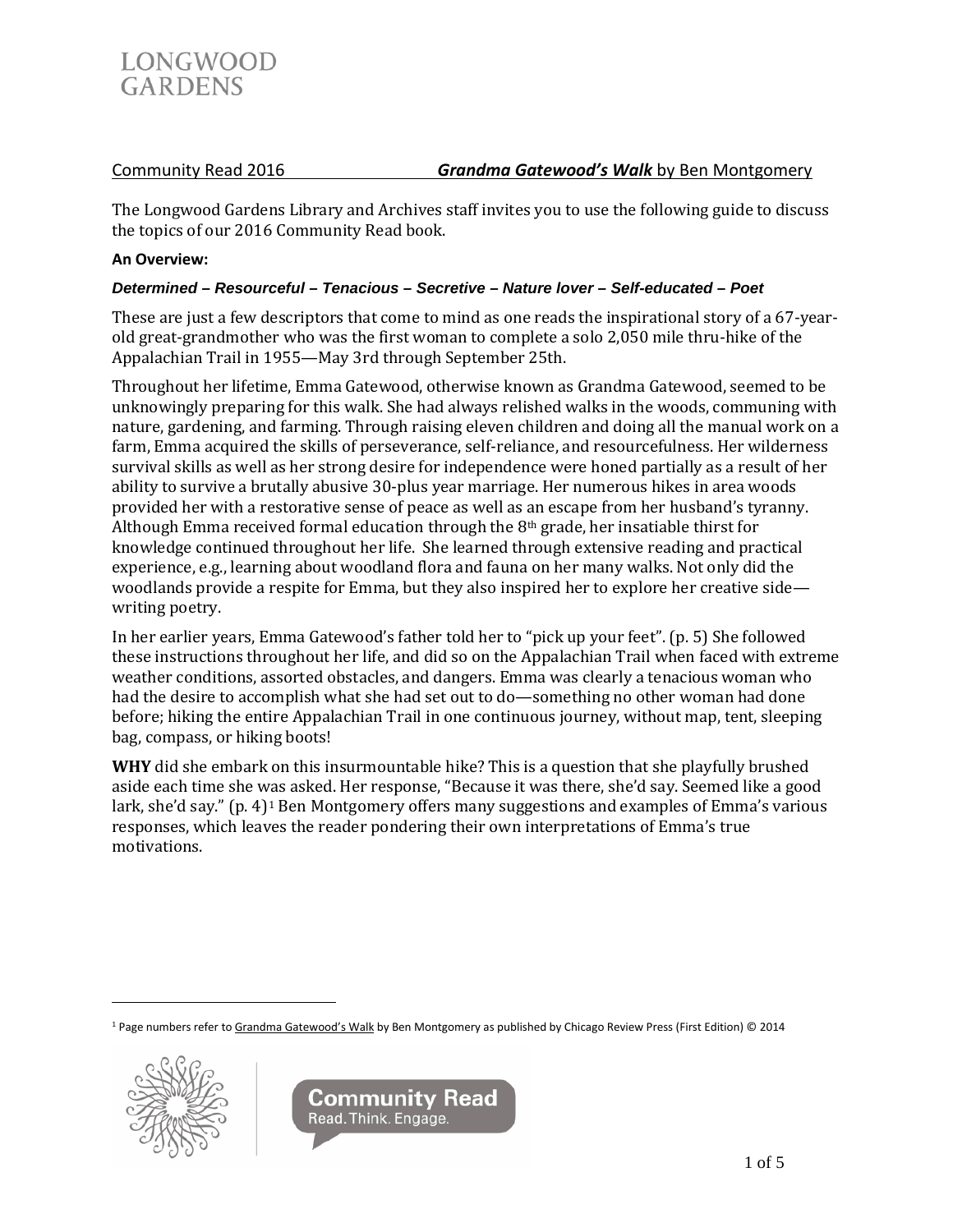But Grandma Gatewood didn't keep her feet idle for long, or her desire to accomplish adventurous quests. She was not only the first woman to successfully complete an Appalachian Trail thru-hike once, but twice two years later at the age of 69, and a third hike in sections ten years later at age 77. This remarkable elderly, but spunky, woman continued to accumulate miles, including 2,000 miles of the Oregon Trail in 95 days at the age of 71, "until she had walked more than fourteen thousand miles, more than halfway around the earth, putting her in the slim company of astonishing pedestrians." (p.244) She became quite a celebrity, and newspapers called her "the female hiking champion of the United States—maybe of the world" and a "living legend among hikers." (p.239) At the age of 82, she marked and blazed a hiking trail through Gallia County, Ohio to help create a connection to the Buckeye Trail. Her legacy will endure forever as evidenced by her induction into the second class of the Appalachian Trail Hall of Fame on June 7, 2012. Her story, determination, and desire to hike the Appalachian Trail in its entirety will remain a captivating inspiration.



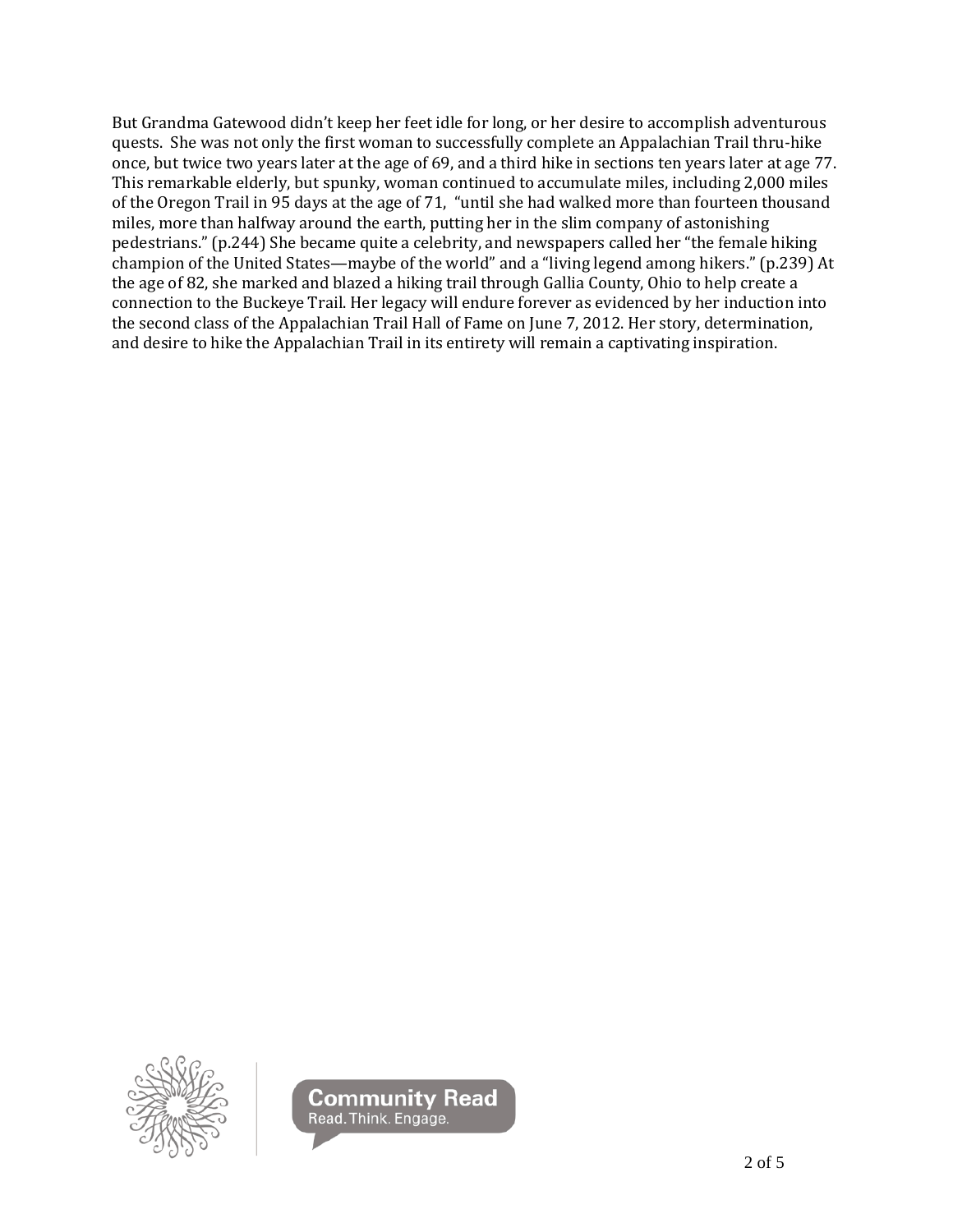# **Discussion Topics:**

# **Motivation**

- 1. Emma Gatewood was interviewed by numerous newspaper and magazine reporters about her Appalachian Trail hike experiences while she was thru-hiking in 1955. She offered an assortment of reasons about why she was walking. One of Ben Montgomery's interpretations states, "Maybe she was trying to articulate that exploring the world was a good way to explore her own mind." (p. 160)
	- What is the significance of his statement?
	- Do you agree with Ben Montgomery's interpretation?
	- Why or why not?
- 2. Emma first learned of the Appalachian Trail while reading the August 1949 issue of National Geographic during a visit to a doctor's office. "The nineteen page spread with color photographs was a 'window to another place'". (p. 15) She attempted her first hike at the northern terminus at Katahdin Mountain in Maine in 1954 at the age of 66, but was unsuccessful. Her family was unaware that she made this first attempt. "She would tell no one about this." (p. 19) Nor did they know she embarked on her second attempt a year later.
	- What do you think her reasons were for not telling her family?
	- What character traits do you think Emma demonstrates through her secretiveness about her walks?
	- How is Emma's motivation to accomplish such a difficult hike influenced by these character traits?
- 3. When delving into why Grandma Gatewood did what she did, Ben Montgomery believes "Emma Gatewood was honest. I also believe there's an equal chance that her stock answers were covers. (p. 257) They were honest—and also incomplete—responses to a question she couldn't bring herself to fully answer, not when she was a 'widow'". (p. 258)
	- Based upon what you have read about Emma's life circumstances and experiences, do you think she was "walking toward something…" or "…walking away"? (p.259)
	- Explain your answer.
- 4. Ben Montgomery believes Emma's four word answer to Why? "Because," she told a reporter, "I wanted to.", is an answer "that frustrates and satisfies." (p. 259)
	- Do you agree with his conclusion and explanation?
	- Why?



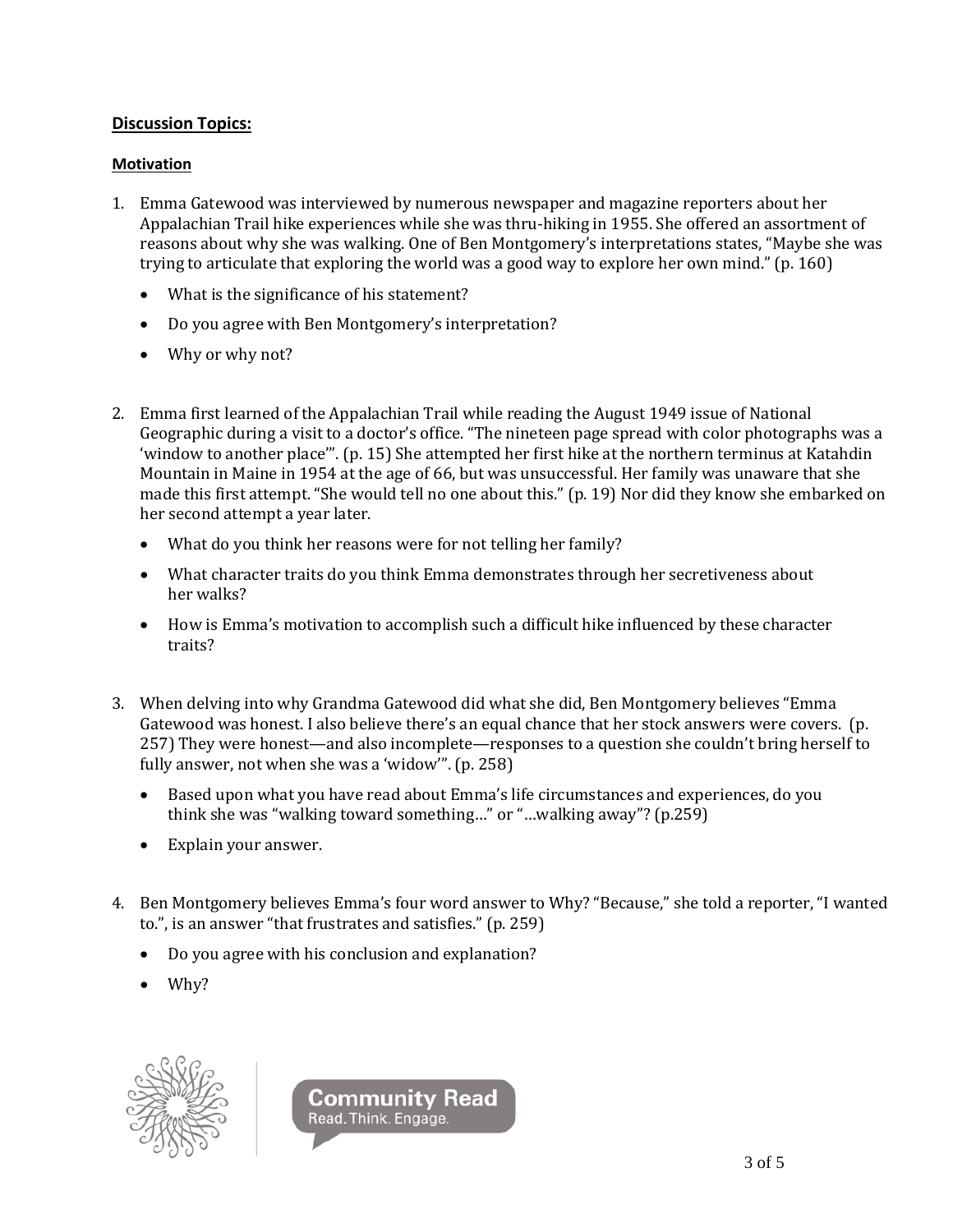# **Self-Reliance**

- 1. "Emma had lived a dozen lives by eighteen."(p. 24) When she was only seventeen, Emma's father had an accident at work, and her mother had to take him to Gallipolis, Ohio for hospitalization that lasted two months. Out of necessity, Emma took charge of the household: taking care of her fourteen siblings, working the farm, cooking, mending, and cleaning. From the hogs her brothers killed she made sausage, lard, and head cheese. (p. 26) She learned how to plant various crops on the farm, and hunt for wildflowers. (p. 25) Emma completed many tasks that required a practical knowledge. She did not think about her limitations, she just did what had to be done, learning the 'how' through doing.
	- How do you think these experiences helped Emma prepare for her Appalachian Trail hike?
	- How did her 'can do' personality guide her when she faced obstacles and dangers on the A.T.?
- 2. At the age of eighteen, she met P.C. Gatewood and later reluctantly married him. "P. C. began treating Emma as a possession, demanding she do his work. It wasn't what she had in mind, but she tried hard to make the best of it." (p. 27) She endured a physically abusive marriage for over 30 years while raising eleven children.
	- Did Emma's husband's tyranny diminish or encourage her sense of self? Independence? Aloneness? How?
	- Can you give some examples to support your answers?
- 3. Emma would escape into the woods for time to be alone, away from her husband's abuse and away from the demands of the farm and her children.
	- How did her alone time during these turbulent years impact her alone time on the Appalachian Trail?
	- How did her feelings of aloneness on the A.T. contribute to her self-confidence and sense of self?
- 4. After 146 days hiking on the Appalachian Trail, Emma reached the summit of Katahdin Mountain on September 25, 1955. "It took me a long time to get to the top," she said, "and when I did and signed my name on the register, I never felt so alone in my life." (p. 204)
	- What is your interpretation of her statement? What is your reasoning?
	- Do you think this was a positive or negative feeling? Why?